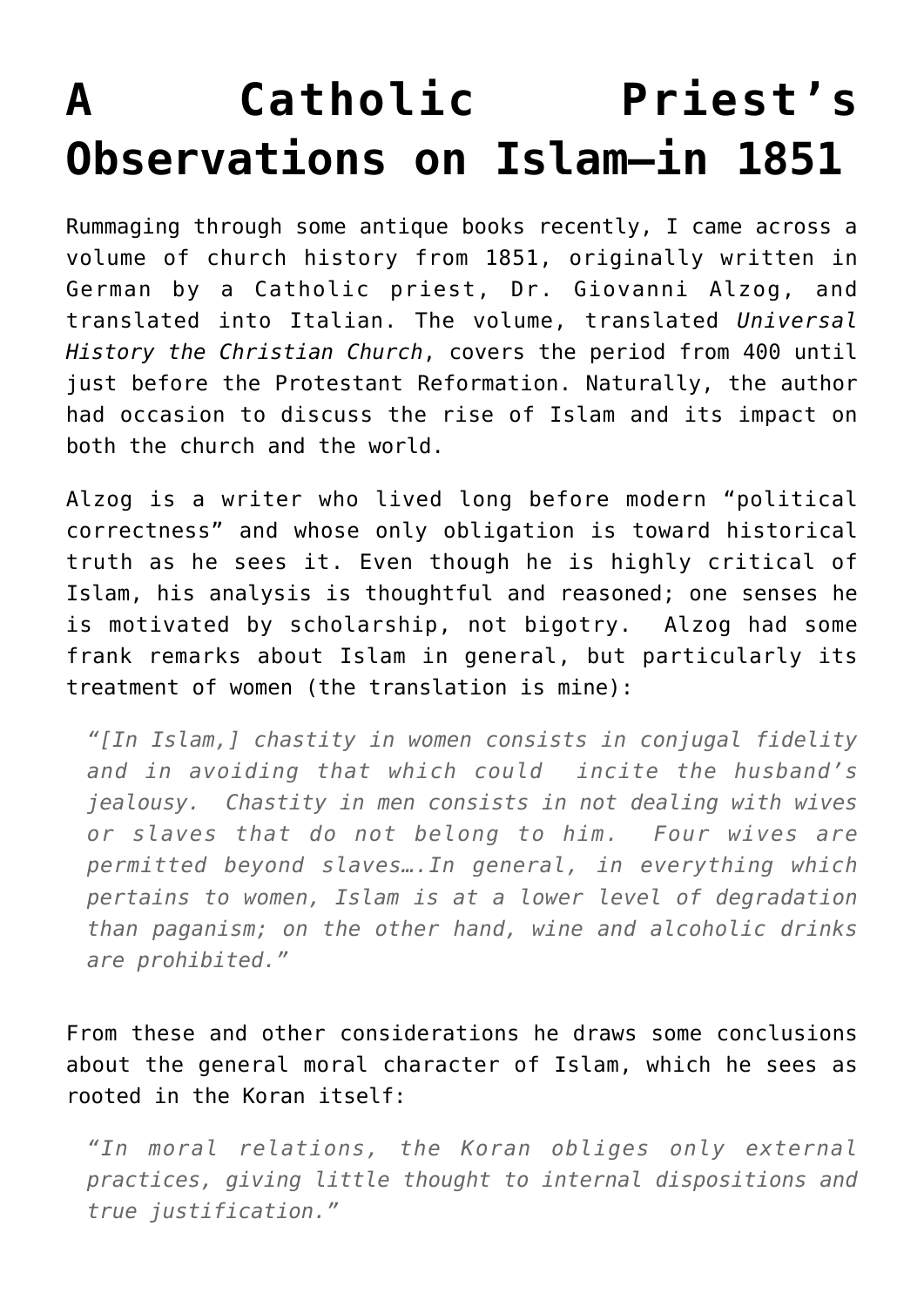He says that Islam exhibits an "exclusive and restricted unity" when it comes to faith and thought but is more lenient when it comes to behavior, in contrast with Christianity, which "demands a severe and moral conduct." He claims that this derives from the character of Mohammed himself, in whom "the element of sensuality…predominated over his opinions and strangely darkened them." He also sees the Islamic tendency toward a "despotic and absolutist" form of rule as a natural consequence of the Islamic belief in the "absolute decrees of God."

Finally, the author tries to interpret the historical meaning of Islam in a providential light from a Christian perspective:

*"Without a doubt this false religion, like all other great events permitted by the mysterious designs of Providence, was bound to have its particular influence, its special mission toward humanity….Islam…could be considered as a remedy, that is, a lesser evil opposed to a greater evil. It was akin to a spiritual quarantine that preserved other peoples from contact with a fatal corruption and permitted them to await better times….Muslims as a people of the law were an instrument in the hands of the Lord to castigate the emancipated and free nations, to prevent their degradation, awaken them from their lethargy and revitalize their paralyzed strength."*

Today we live in an era of pervasive relativism in which people generally avoid talking about doctrinal differences between religions. We would find it hard to make the sorts of unhampered statements about Islam that this author does; it would be too controversial. But does what he say hold up in court? Does he get Islam right, or do his Christian presuppositions blind him to Islam's good points? What might an Islamic scholar say to him in reply? And what of his Christian explanation for Islam's historic role: is it tenable today?